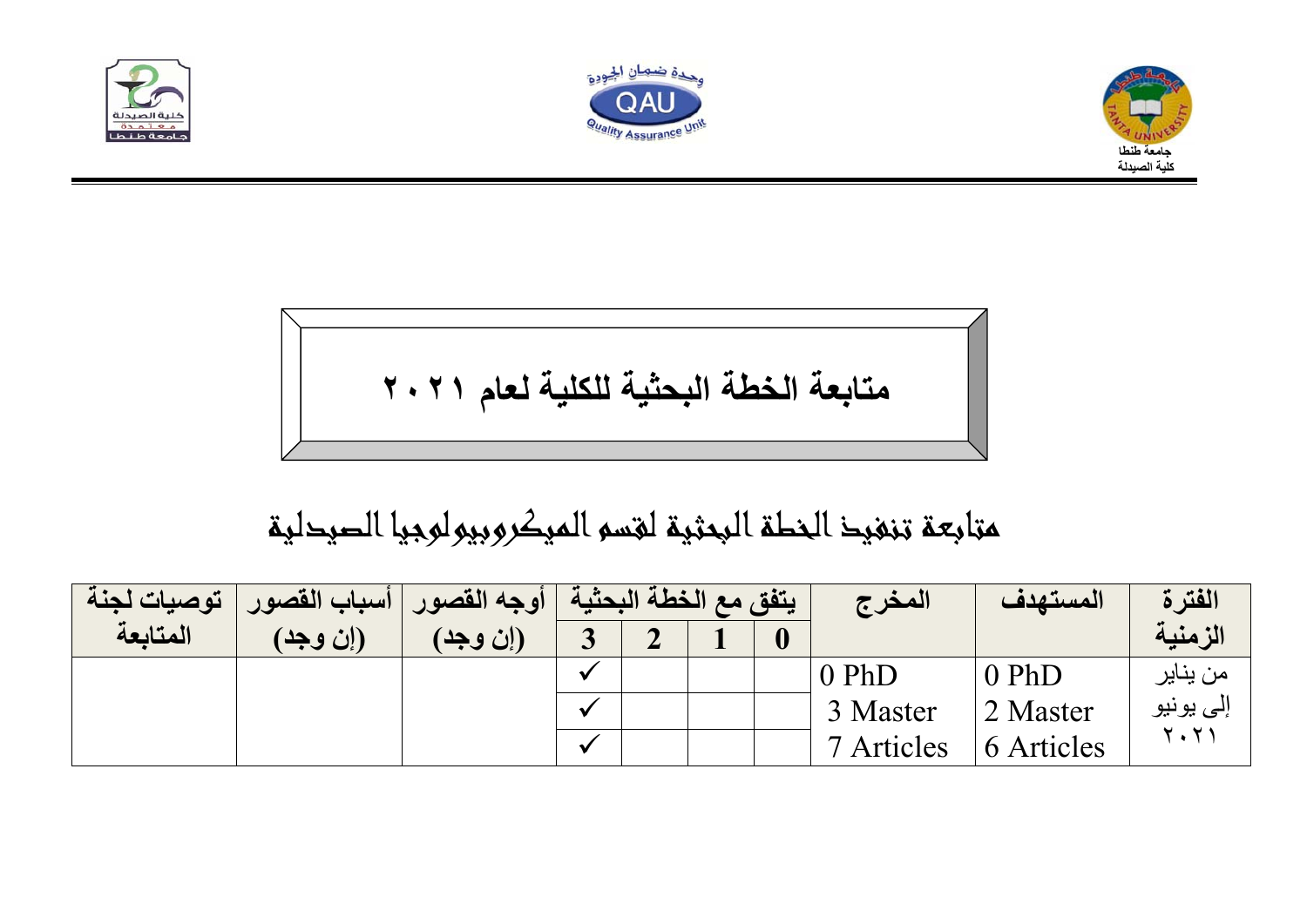





| <b>List of publications</b> From January to June 2021        |                                                                                                                   |                                                                                                                                       |  |  |  |  |  |
|--------------------------------------------------------------|-------------------------------------------------------------------------------------------------------------------|---------------------------------------------------------------------------------------------------------------------------------------|--|--|--|--|--|
| <b>Authors list</b><br><b>Article publication</b>            |                                                                                                                   | <b>Article title</b>                                                                                                                  |  |  |  |  |  |
| A Donia, S Hassan, X Zhang, L Al-Madboly, H<br>Bokhari       | Pathogens 10 (3), 256<br>(Feb 2021; doi:<br>10.3390/pathogens10030256)                                            | COVID-19 Crisis Creates Opportunity towards Global Monitoring & Surveillance                                                          |  |  |  |  |  |
| E Elekhnawy, F Sonbol, A Abdelaziz, T<br>Elbanna             | Brazilian Journal of Microbiology 52 (2), 927-937<br>(April 2021. doi: 10.1007/s42770-021-00485-4.)               | An investigation of the impact of triclosan adaptation on Proteus mirabilis clinical<br>isolates from an Egyptian university hospital |  |  |  |  |  |
| A Bahaa, A Abdelaziz, A Sayed, L<br>Elfangary, H Fahmy       | Information 12 (4), 154<br>(April 2021.<br>https://doi.org/10.3390/info12040154)                                  | Monitoring Real Time Security Attacks for IoT Systems Using DevSecOps: A<br><b>Systematic Literature Review</b>                       |  |  |  |  |  |
| E Elekhnawy, AA Kamar, F Sonbol                              | <b>Future Journal of Pharmaceutical Sciences 7</b><br>$(1), 1-9$<br>(April 2021. doi: 10.1186/s43094-021-00238-y) | Present and future treatment strategies for coronavirus disease 2019                                                                  |  |  |  |  |  |
| EA Elekhnawy, FI Sonbol, TE Elbanna, AA<br>Abdelaziz         | Egyptian Journal of Medical Human Genetics<br>$22(1), 1-6$<br>(May 2021. DOI:10.1186/s43042-021-00170-z)          | Evaluation of the impact of adaptation of Klebsiella pneumoniae clinical isolates<br>to benzalkonium chloride on biofilm formation    |  |  |  |  |  |
| Y El-Sayed, M Gaber, N El-Wakeil, A<br>Abdelaziz, A El-Nagar | Applied Organometallic Chemistry 35(8)<br>(May 2021.<br>https://doi.org/10.1002/aoc.6290)                         | Metal complexes of azo mesalamine drug: Synthesis, characterization, and their<br>application as an inhibitor of pathogenic fungi     |  |  |  |  |  |
| RA El-Domany, T El-Banna, F Sonbol, SH<br>Abu-Sayed ahmed    | African Health Sciences 21 (2), 489-496<br>(June, 2021. DOI: 10.4314/ahs.v21i2.2)                                 | Co-existence of NDM-1 and OXA-48 genes in Carbapenem Resistant Klebsiella<br>pneumoniae clinical isolates in Kafr elsheikh, Egypt     |  |  |  |  |  |